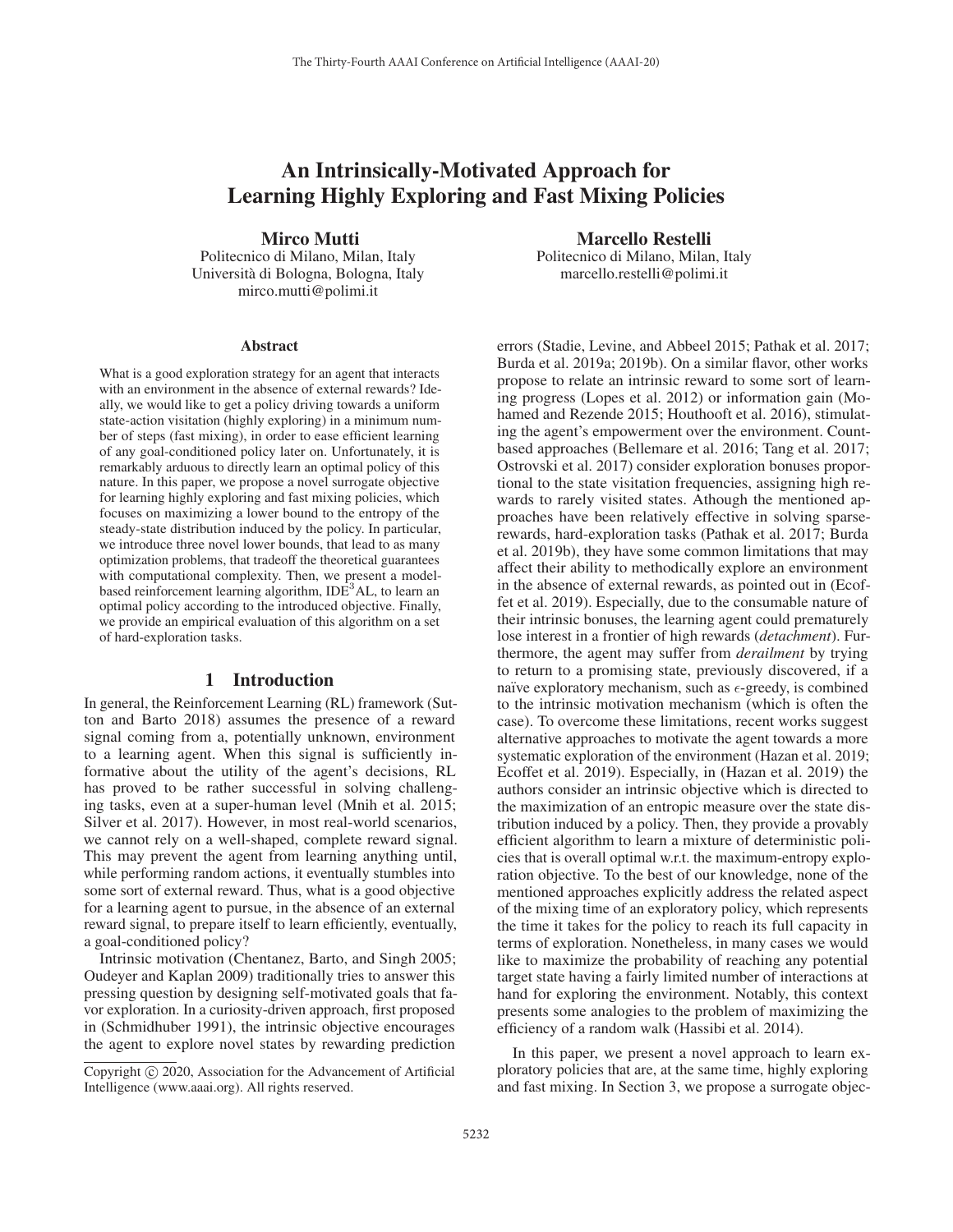tive to address the problem of maximum-entropy exploration over both the state space (Section 3.1) and the action space (Section 3.2). The idea is to search for a policy that maximizes a lower bound to the entropy of the induced steadystate distribution. We introduce three new lower bounds and the corresponding optimization problems, discussing their pros and cons. Furthermore, we discuss how to complement the introduced objective to account for the mixing time of the learned policy (Section 3.3). In Section 4, we present the *Intrinsically-Driven Effective and Efficient Exploration ALgo* $rithm$  ( $IDE<sup>3</sup>AL$ ), a novel, model-based, reinforcement learning method to learn highly exploring and fast mixing policies through iterative optimizations of the introduced objective. In Section 5, we provide an empirical evaluation to illustrate the merits of our approach on hard-exploration, finite domains, and to show how it fares in comparison to count-based and maximum-entropy approaches. Finally, in Section 6, we discuss the proposed approach and related works. The proofs of the Theorems are reported in Appendix  $A^1$ .

### 2 Preliminaries

A discrete-time Markov Decision Process (MDP) (Puterman 2014) is defined as a tuple  $\mathcal{M} = (\mathcal{S}, \mathcal{A}, P, R, d_0)$ , where S is the state space, A is the action space,  $P(s'|s, a)$  is a Markovian transition model defining the distribution of the next state  $s'$  given the current state s and action  $a, R$  is the reward function, such that  $R(s, a)$  is the expected immediate reward when taking action  $\alpha$  from state  $s$ , and  $d_0$  is the initial state distribution. A policy  $\pi(a|s)$  defines the probability of taking an action  $\alpha$  in state  $s$ .

In the following we will indifferently turn to scalar or matrix notation, where *v* denotes a vector, *M* denotes a matrix, and  $v^T$ ,  $M^T$  denote their transpose. A matrix is row (column) stochastic if it has non-negative entries and all of its rows (columns) sum to one. A matrix is *doubly stochastic* if it is both row and column stochastic. We denote with  $\mathbb P$  the space of doubly stochastic matrices. The  $L_{\infty}$ -norm  $||M||$ of a matrix is its maximum absolute row sum, while  $||M||_2 =$  $\left(\, \max \! \big\{\exp M^T M \big)^{\frac{1}{2}} \text{ and } \| M \|_F = \big( \sum_i \sum_j (M(i,j))^2 \big)^{\frac{1}{2}}$ are its  $L_2$  and Frobenius norms respectively. We denote with  $\mathbf{1}_n$  a column vector of n ones and with  $\mathbf{1}_{n \times m}$  a matrix of ones with  $n$  rows and  $m$  columns. Using matrix notation,  $d_0$  is a column vector of size  $|S|$  having elements  $d_0(s)$ , *P* is a row stochastic matrix of size  $(|\mathcal{S}||\mathcal{A}| \times |\mathcal{S}|)$  that describes the transition model  $P((s, a), s') = P(s'|s, a)$ , **Π** is a row stochastic matrix of size  $(|S| \times |S||A|)$  that contains the policy  $\Pi(s,(s,a)) = \pi(a|s)$ , and  $P^{\pi} = \Pi P$  is a row stochastic matrix of size ( $|\mathcal{S}| \times |\mathcal{S}|$ ) that represents the state transition matrix under policy π. We denote with Π the space of all the stationary Markovian policies.

In the absence of any reward, i.e., when  $R(s, a) = 0$ for every  $(s, a)$ , a policy  $\pi$  induces, over the MDP  $\mathcal{M}$ , a Markov Chain (MC) (Levin and Peres 2017) defined by  $\mathcal{C} = (\mathcal{S}, P^{\pi}, d_0)$  where  $P^{\pi}(s'|s) = P^{\pi}(s, s')$  is the state transition model. Having defined the t-step transition matrix

as  $P_t^{\pi} = (P^{\pi})^t$ , the state distribution of the MC at time step t is  $d_t^{\pi} = (P_t^{\pi})^T d_0$ , while  $d^{\pi} = \lim_{t \to \infty} d_t^{\pi}$  is the steady state distribution. If the MC is ergodic, i.e., aperiodic and recurrent, it admits a unique steady-state distribution, such that  $d^{\pi} = (P^{\pi})^T d^{\pi}$ . The mixing time  $t_{\text{mix}}$  of the MC describes how fast the state distribution converges to the steady state:

$$
t_{\text{mix}} = \min \left\{ t \in \mathbb{N} : \sup_{\mathbf{d}_0} \left\| \mathbf{d}_t^{\pi} - \mathbf{d}^{\pi} \right\|_{\infty} \leq \epsilon \right\}, \quad (1)
$$

where  $\epsilon$  is the mixing threshold. An MC is reversible if the condition  $P^{\pi} d^{\pi} = (P^{\pi})^T d^{\pi}$  holds. Let  $\lambda_{\pi}$  be the eigenvalues of  $P^{\pi}$ . For ergodic reversible MCs the largest eigenvalue is 1 with multiplicity 1. Then, we can define the second largest eigenvalue modulus  $\lambda_{\pi}(2)$  and the spectral gap  $\gamma_{\pi}$  as:

$$
\lambda_{\pi}(2) = \max_{\lambda_{\pi}(i) \neq 1} |\lambda_{\pi}(i)|, \qquad \gamma_{\pi} = 1 - \lambda_{\pi}(2). \quad (2)
$$

# 3 Optimization Problems for Highly Exploring and Fast Mixing Policies

In this section, we define a set of optimization problems whose goal is to identify a stationary Markovian policy that effectively explores the state-action space. The optimization problem is introduced in three steps: first we ask for a policy that maximizes some lower bound to the steady-state distribution entropy, then we foster exploration over the action space by adding a constraint on the minimum action probability, and finally we add another constraint to reduce the mixing time of the Markov chain induced by the policy.

### 3.1 Highly Exploring Policies over the State Space

Intuitively, a good exploration policy should guarantee to visit the state space as uniformly as possible. In this view, a potential objective function is the entropy of the steady-state distribution induced by a policy over the MDP (Hazan et al. 2019). The resulting optimal policy is:

$$
\pi^* \in \operatorname*{arg\,max}_{\pi \in \Pi} H(\mathbf{d}^\pi),\tag{3}
$$

where  $H(d^{\pi}) = -\mathbb{E}_{s \sim d^{\pi}} \left[ \log d^{\pi}(s) \right]$  is the state distribution entropy. Unfortunately, a direct optimization of this objective is particularly arduous since the steady-state distribution entropy is not a concave function of the policy (Hazan et al. 2019). To overcome this issue, a possible solution (Hazan et al. 2019) is to use the conditional gradient method, such that the gradients of the steady-state distribution entropy become the intrinsic reward in a sequence of approximate dynamic programming problems (Bertsekas 1995).

In this paper, we follow an alternative route that consists in maximizing a lower bound to the policy entropy. In particular, in the following we will consider three lower bounds that lead to as many optimization problems (named Infinity, Frobenius, Column Sum) that show different trade-offs between theoretical guarantees and computational complexity.

Infinity From the theory of Markov chains (Levin and Peres 2017), we know a necessary and sufficient condition for a policy to induce a uniform steady-state distribution (i.e., to achieve the maximum possible entropy). We report this result in the following theorem.

<sup>&</sup>lt;sup>1</sup>A complete version of the paper, which includes the Appendix, is available at https://arxiv.org/abs/1907.04662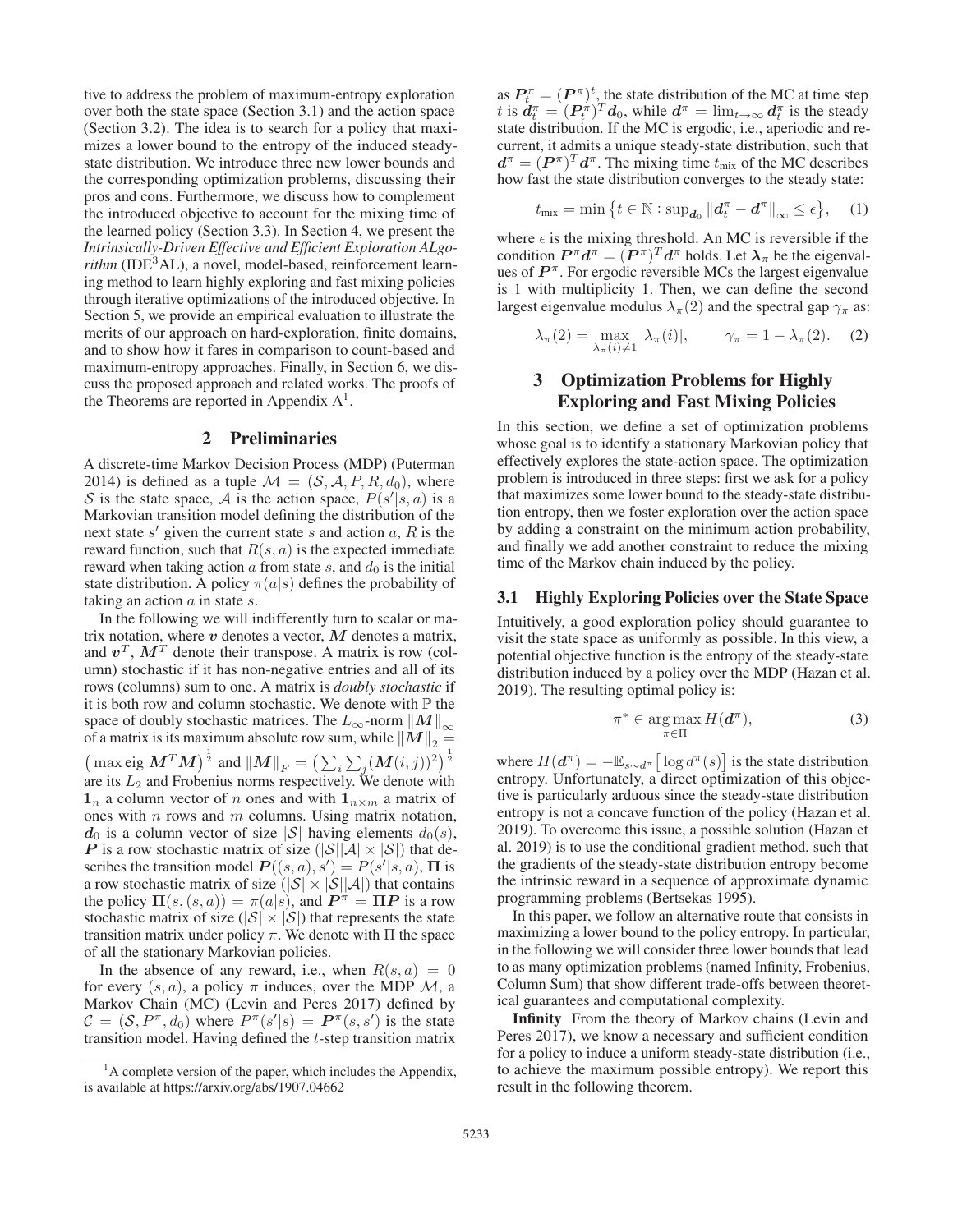Theorem 3.1. *Let P be the transition matrix of a given MDP. The steady-state distribution d*<sup>π</sup> *induced by a policy*  $\pi$  *is uniform over S iff the matrix*  $P^{\pi} = \Pi P$  *is doubly stochastic.*

Unfortunately, given the constraints specified by the transition matrix  $P$ , a stationary Markovian policy that induces a doubly stochastic  $P^{\pi}$  may not exist. On the other hand, it is possible to lower bound the entropy of the steady-state distribution induced by policy  $\pi$  as a function of the minimum  $L_{\infty}$ -norm between  $P^{\pi}$  and any doubly stochastic matrix.

Theorem 3.2. *Let P be the transition matrix of a given MDP and*  $\mathbb P$  *the space of doubly stochastic matrices. The entropy of the steady-state distribution*  $d^{\pi}$  *induced by a policy*  $\pi$  *is lower bounded by:*

$$
H(\boldsymbol{d}^{\pi}) \geq \log |\mathcal{S}| - |\mathcal{S}| \inf_{\boldsymbol{P}^u \in \mathbb{P}} \| \boldsymbol{P}^u - \boldsymbol{\Pi} \boldsymbol{P} \|_{\infty}^2.
$$

The maximization of this lower bound leads to the following constrained optimization problem:

$$
\underset{P^u \in \mathbb{P}, \Pi \in \Pi}{\text{minimize}} \quad \|P^u - \Pi P\|_{\infty} \tag{4}
$$

It is worth noting that this optimization problem can be reformulated as a linear program with  $|\mathcal{S}|^2 + |\mathcal{S}||\mathcal{A}| + |\mathcal{S}|$ optimization variables and  $2^{|S|} |S| + |S|^2 + |S||A|$  inequality constraints and  $3|\mathcal{S}|$  equality constraints (the linear program formulation can be found in Appendix B.1. In order to avoid the exponential growth of the number of constraints as a function of the number of states, we are going to introduce alternative optimization problems.

Frobenius It is worth noting that different transition matrices  $P^{\pi}$  having equal  $||P^u - P^{\pi}||_{\infty}$  might lead to significantly different state distribution properties  $U(A^{\pi})$  as the icantly different state distribution entropies  $H(d^{\pi})$ , as the  $L_{\infty}$ -norm only accounts for the state corresponding to the maximum absolute row sum. The Frobenius norm can better captures the distance between  $P^u$  and  $P^{\pi}$  over all the states, as discussed in Appendix C. For this reason, we have derived a lower bound to the policy entropy that replace the  $L_{\infty}$ -norm with the Frobenius one.

Theorem 3.3. *Let P be the transition matrix of a given MDP and*  $\mathbb P$  *the space of doubly stochastic matrices. The entropy of the steady-state distribution*  $d^{\pi}$  *induced by a policy*  $\pi$  *is lower bounded by:*

$$
H(\boldsymbol{d}^{\pi}) \geq \log |\mathcal{S}| - |\mathcal{S}|^2 \inf_{\boldsymbol{P}^u \in \mathbb{P}} \| \boldsymbol{P}^u - \boldsymbol{\Pi} \boldsymbol{P} \|_F^2.
$$

It can be shown (see Corollary A.1 in Appendix A that the lower bound based on the Frobenius norm cannot be better (i.e., larger) than the one with the Infinite norm. However, we have the advantage that the resulting optimization problem has significantly less constraints than Problem (4):

$$
\underset{P^u \in \mathbb{P}, \Pi \in \Pi}{\text{minimize}} \quad \|P^u - \Pi P\|_F. \tag{5}
$$

This problem is a (linearly constrained) quadratic problem with  $|\mathcal{S}|^2 + |\mathcal{S}||\mathcal{A}|$  optimization variables and  $|\mathcal{S}|^2 + |\mathcal{S}||\mathcal{A}|$ inequality constraints and  $3|\mathcal{S}|$  equality constraints.

Column Sum Problems (4) and (5) are aiming at finding a policy associated with a state transition matrix that is

doubly stochastic. To achieve this result it is enough to guarantee that the column sums of the matrix  $P^{\pi}$  are all equal to one (Kirkland 2010). A measure that can be used to evaluate the distance to a doubly stochastic matrix can be the absolute sum of the difference between one and the column sums:  $\sum_{s \in \mathcal{S}} |1 - \sum_{s' \in \mathcal{S}} P^{\pi}(s|s')| = \left\| \sum_{s \in \mathcal{S}} |1 - \sum_{s' \in \mathcal{S}} P^{\pi}(s|s')| \right\|$  $(I - (\Pi P)^T) \cdot 1_{|S|} \bigg|_1.$ The following theorem provides a lower bound to the policy entropy as a function of this measure.

Theorem 3.4. *Let P be the transition matrix of a given MDP. The entropy of the steady-state distribution*  $d^{\pi}$  *induced by a policy* π *is lower bounded by:*

$$
H(\boldsymbol{d}^{\pi}) \geq \log |\mathcal{S}| - |\mathcal{S}| \left\| \left( \boldsymbol{I} - (\boldsymbol{\Pi} \boldsymbol{P})^{\boldsymbol{T}} \right) \cdot \boldsymbol{1}_{|\mathcal{S}|} \right\|_{1}^{2}.
$$

The optimization of this lower bound leads to the following linear program:

$$
\underset{\Pi \in \Pi}{\text{minimize}} \quad \left\| \left( I - (\Pi P)^T \right) \cdot \mathbf{1}_{|S|} \right\|_1. \tag{6}
$$

Besides being a linear program, unlike the other optimization problems presented, Problem (6) does not require to optimize over the space of all the doubly stochastic matrices, thus significantly reducing the number of optimization variables  $(|\mathcal{S}| + |\mathcal{S}||\mathcal{A}|)$  and constraints  $(|\mathcal{S}| + |\mathcal{S}||\mathcal{A}|)$  inequalities and  $|S|$  equalities). The linear program formulation of Problem (6) can be found in Appendix B.2.

### 3.2 Highly Exploring Policies over the State and Action Space

Although the policy resulting from the optimization of one of the above problems may lead to the most uniform exploration of the state space, the actual goal of the exploration phase is to collect enough information on the environment to optimize, at some point, a goal-conditioned policy (Pong et al. 2019). To this end, it is essential to have an exploratory policy that adequately covers the action space  $A$  in any visited state. Unfortunately, the optimization of Problems (4), (5), (6) does not guarantee even that the obtained policy is stochastic. Thus, we need to embed in the problem a secondary objective that takes into account the exploration over A. This can be done by enforcing a minimal entropy over actions in the policy to be learned, adding to  $(4)$ ,  $(5)$ ,  $(6)$  the following constraints:

$$
\pi(a|s) \ge \xi, \quad \forall s \in \mathcal{S}, \quad \forall a \in \mathcal{A}, \tag{7}
$$

where  $\xi \in [0, \frac{1}{|\mathcal{A}|}]$ . This secondary objective is actually in competition with the objective of uniform exploration over states. Indeed, an overblown incentive in the exploration over actions may limit the state distribution entropy of the optimal policy. Having a low probability of visiting a state decreases the likelihood of sampling an action from that state, hence, also reducing the exploration over actions. To illustrate that, Figure 1a shows state distribution entropies  $(H(d^{\pi}))$  and state-action distribution entropies, i.e., H(*d*<sup>π</sup>**Π**), achieved by the optimal policy w.r.t. Problem (5) on the Single Chain domain (Furmston and Barber 2010) for different values of ξ.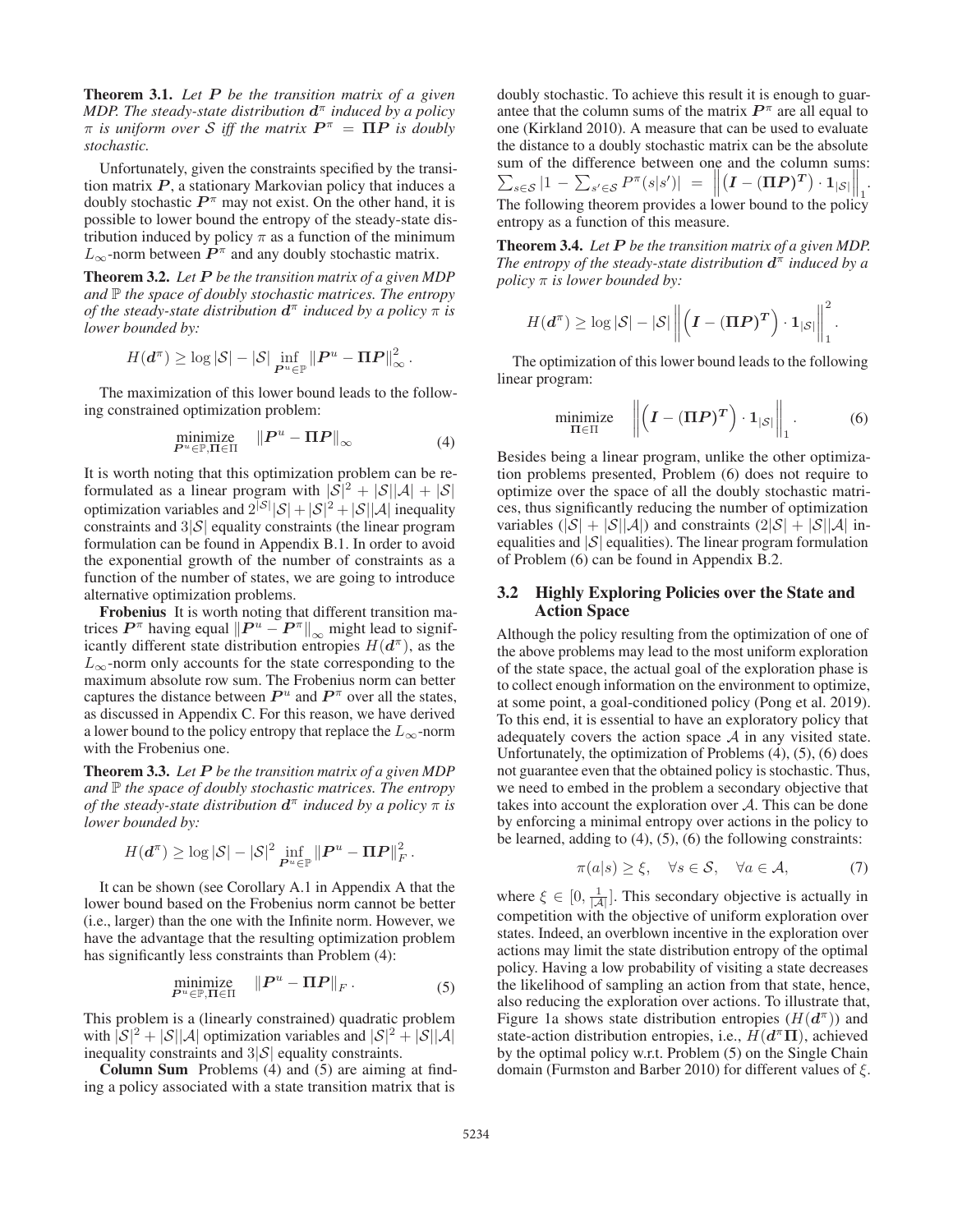

(a) State entropy and state-action entropy

(b) State entropy and mixing time

Figure 1: (a) State distribution entropy  $(H(d^{\pi}))$ , state-action distribution entropy  $(H(d^{\pi}\Pi))$  for different values of  $\xi$  on the Single Chain domain. (b) State distribution entropy  $(H(d^{\pi}))$ , spectral gap  $(\gamma_{\pi})$  for different values of  $\zeta$  on the Single Chain domain (left), color-coded state distribution overlaid on a 4-rooms gridworld for different values of ζ (right).

### 3.3 An Objective to Make Highly Exploring Policies Mix Faster

In many cases, such as in episodic tasks where the horizon for exploration is capped, we may have interest in trading inferior state entropy for faster convergence of the learned policy. Although the doubly stochastic matrices are equally valid in terms of steady-state distribution, the choice of the target  $P^u$  strongly affects the mixing properties of the  $P^{\pi}$ induced by the policy. Indeed, while an MC with a uniform transition matrix, i.e., transition probabilities  $P^u(s, s') = \frac{1}{|S|}$ for any  $s, s'$ , mixes in no time, an MC with probability one on the self-loops never converges to a steady state. This is evident considering that the mixing time  $t_{\text{mix}}$  of an MC is trapped as follows (Levin and Peres 2017, Theorems 12.3 and 12.4):

$$
\frac{1-\gamma_{\pi}}{\gamma_{\pi}}\log\frac{1}{2\epsilon} \le t_{\max} \le \frac{1}{\gamma_{\pi}}\log\frac{1}{d_{\min}^{\pi}\epsilon},\tag{8}
$$

where  $\epsilon$  is the mixing threshold,  $d_{\min}^{\pi}$  is a minorization of  $d^{\pi}$ , and  $\gamma_{\pi}$  is the spectral gap of  $P^{\pi}$  (2). From the literature of MCs, we know that a variant of the Problems (4), (5) having the uniform transition matrix as target  $P^u$  and the  $L_2$ as matrix norm, is equivalent to the problem of finding the fastest mixing transition matrix  $P^{\pi}$  (Boyd, Diaconis, and Xiao 2004). However, the choice of this target may overly limit the entropy over the state distribution induced by the optimal policy. Instead, we look for a generalization that allows us to prioritize fast exploration at will. Thus, we consider a continuum of relaxations in the fastest mixing objective by embedding in Problems (4) and (5) (but not in Problem (6)) the following constraints:

$$
\boldsymbol{P}^u(s,s') \le \zeta, \quad \forall s, s' \in \mathcal{S}, \tag{9}
$$

where  $\zeta \in [\frac{1}{|S|}, 1]$ . By setting  $\zeta = \frac{1}{|S|}$ , we force the optimization problem to consider the uniform transition matrix as a target, thus aiming to reduce the mixing time, while larger values of  $\zeta$  relax this objective, allowing us to get a higher steady-state distribution entropy. In Figure 1b we show how the parameter  $\zeta$  affects the trade-off between high steady-state entropy and low mixing times (i.e., high spectral gaps), reporting the values obtained by optimal policies w.r.t. Problem (5) for different  $\zeta$ .

# 4 A Model-Based Algorithm for Highly Exploring and Fast Mixing Policies

In this section, we present an approach to incrementally learn a highly exploring and fast mixing policy through interactions with an unknown environment, developing a novel modelbased exploration algorithm called *Intrinsically-Driven Effective and Efficient Exploration ALgorithm* (IDE<sup>3</sup>AL). Since Problems (4), (5), (6) requires an explicit representation of the matrix  $P$ , we need to estimate the transition model from samples before performing an objective optimization (modelbased approach). In tabular settings, this can be easily done by adopting the transition frequency as a proxy for the (unknown) transition probabilities, obtaining an estimated transition model  $\hat{P}(s'|s, a)$ . However, in hard-exploration tasks, it can be arbitrarily arduous to sample transitions from the most difficult-to-reach states by relying on naïve exploration mechanisms, such as a random policy. To address the issue, we lean on an iterative approach in which we alternate model estimation phases with optimization sweeps of the objectives (4), (5) or (6). In this way, we combine the benefit of collecting samples with highly exploring policies to better estimate the transition model and the benefit of having a better-estimated model to learn superior exploratory policies. In order to foster the policy towards  $(s, a)$  pairs that have never been sampled, we keep their corresponding distribution  $\hat{P}(\cdot|s, a)$  to be uniform over all possible states, thus making the pair  $(s, a)$  particularly valuable in the perspective of the optimization problem. The algorithm converges whenever the exploratory policy remains unchanged during consecutive optimization sweeps and, if we know the size of the MDP, when all state-action pairs have been sufficiently explored. In Algorithm 1 we report the pseudo-code of  $IDE<sup>3</sup>AL$ . Finally, in Figure 2 we compare the iterative formulation against a not-iterative one, i.e., an approach that collects samples with a random policy and then optimizes the exploration objective off-line. Considering an exploration task on the Double Chain domain (Furmston and Barber 2010), we show that the iterative form has a clear edge in reducing the model estimation error  $||P - \hat{P}||_F$ . Both the approaches employ a Frobenius formulation.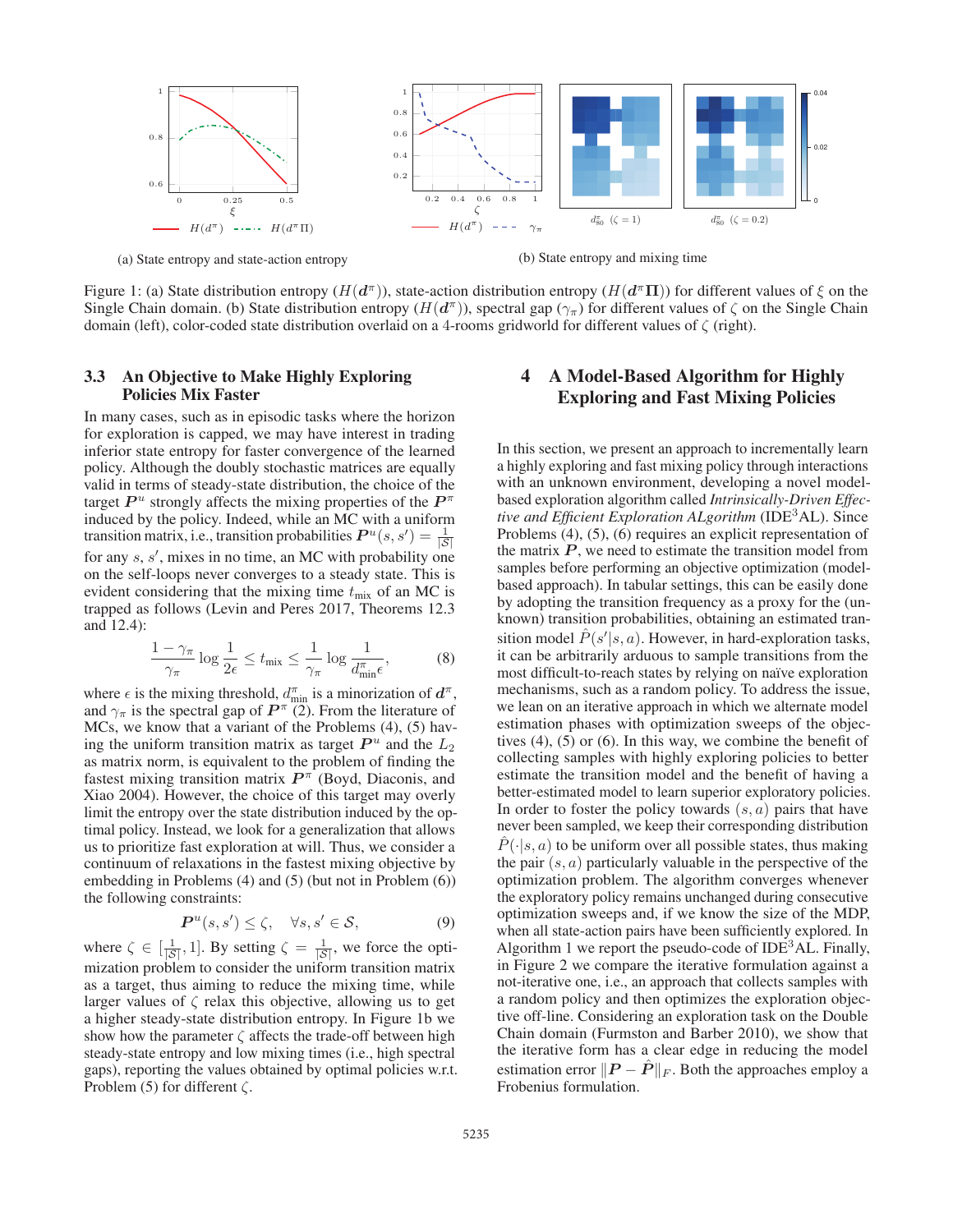Algorithm  $1$  IDE<sup>3</sup>AL

**Input:**  $\xi$ ,  $\zeta$ , batch size N Initialize  $\pi_0$  and transition counts  $C \in \mathbb{N}^{|\mathcal{S}|^2 \times |\mathcal{A}|}$ for  $i = 0, 1, 2, \ldots$ , until convergence do Collect N steps with  $\pi_i$  and update C Estimate the transition model as:  $\hat{P}_i(s'$  $|s,a\rangle = \begin{cases} \frac{C(s'|s,a)}{\sum_{s'} C(s'|s,a)}, & \text{if } C(\cdot|s,a) > 0 \\ 1/|S|, & \text{otherwise} \end{cases}$  $1/|\mathcal{S}|$ , otherwise  $\pi_{i+1} \leftarrow$  optimal policy for (4) (or (5) or (6)), given the parameters  $\xi, \zeta$ , and  $P_i$ end for **Output:** exploratory policy  $\pi_i$ 

### 5 Experimental Evaluation

In this section, we provide the experimental evaluation of  $IDE<sup>3</sup>AL$ . First, we show a set of experiments on the illustrative *Single Chain* and *Double Chain* domains (Furmston and Barber 2010; Peters, Mulling, and Altun 2010). The Single Chain consists of 10 states having 2 possible actions, one to climb up the chain from state 0 to 9, and the other to directly fall to the initial state 0. The two actions are flipped with a probability  $p_{slip} = 0.1$ , making the environment stochastic and reducing the probability of visiting the higher states. The Double Chain concatenates two Single Chain into a bigger one sharing the central state 9, which is the initial state. Thus, the chain can be climbed in two directions. These two domains, albeit rather simple from a dimensionality standpoint, are actually hard to explore uniformly, due to the high shares of actions returning to the initial state and preventing the agent to consistently reach the higher states. Then, we present an experiment on the much more complex *Knight Quest* environment (Fruit et al. 2018, Appendix), having  $|S| = 360$ and  $|A| = 8$ . This domain takes inspiration from classical arcade games, in which a knight has to rescue a princess in the shortest possible time without being killed by the dragon. To accomplish this feat, the knight has to perform an intricate sequence of actions. In the absence of any reward, it is a fairly challenging environment for exploration. On these domains, we address the task of learning the best exploratory policy in a limited number of samples. Especially, we evaluate these policies in terms of the induced state entropy  $H(d^{\pi})$  and state-action entropy  $H(d^{\pi}\Pi)$ .

We compare our approach with *MaxEnt* (Hazan et al. 2019), the model-based algorithm to learn maximum entropy exploration that we have previously discussed in the paper, and a count-based approach inspired by the exploration bonuses of MBIE-EB (Strehl and Littman 2008), which we refer as *CountBased* in the following. The latter shares the same structure of our algorithm, but replace the policy optimization sweeps with approximate value iterations (Bertsekas 1995), where the reward for a given state is inversely proportional to the visit count of that state. It is worth noting that the results reported for the MaxEnt algorithm are related to the mixture policy  $\pi_{mix} = (\mathcal{D}, \alpha)$ , where  $\mathcal{D} = (\pi_0, \dots, \pi_{k-1})$  is a set of  $k \in \text{deterministic policies, and } \alpha \in \Delta_k$  is a probability distribution over  $D$ . For the sake of simplicity, we have equipped



Figure 2: Model estimation error on the Double Chain with  $\xi = 0.1, \zeta = 0.7, N = 10$  (100 runs, 95% c.i.).

all the approaches with a little domain knowledge, i.e., the cardinality of  $S$  and  $A$ . However, this can be avoided without a significant impact on the presented results. For every experiment, we will report the batch-size  $N$ , and the parameters  $\xi, \zeta$  of IDE<sup>3</sup>AL. CountBased and MaxEnt employ  $\epsilon$ -greedy policies having  $\epsilon = \xi$  in all the experiments. In any plot, we will additionally provide the performance of a baseline policy, denoted as *Random*, that randomly selects an action in every state. Detailed information about the presented results, along with an additional experiment, can be found in Appendix D.

First, in Figure 3, we compare the Problems (4), (5), (6) on the Single Chain environment. On one hand, we show the performance achieved by the exact solutions, i.e., computed with a full knowledge of  $P$ . While the plain formulations  $(\xi = 0, \zeta = 1)$  are remarkably similar, adding a constraint over the action entropy ( $\xi = 0.1$ ) has a significantly different impact. On the other hand, we illustrate the performance of  $IDE<sup>3</sup>AL$ , equipped with the alternative optimization objectives, in learning a good exploratory policy from samples. In this case, the Frobenius clearly achieves a better performance. In the following, we will report the results of  $IDE<sup>3</sup>AL$  considering only the best-performing formulation, which, for all the presented experiments, corresponds to the Frobenius.

In Figure 4a, we show that IDE<sup>3</sup>AL compares well against the other approaches in exploring the Double Chain domain. It achieves superior state entropy and state-action entropy, and it converges faster to the optimum. It displays also a higher probability of visiting the least favorable state, and it behaves positively in the estimation of  $\hat{P}$ . Notably, the CountBased algorithm fails to reach high exploration due to a detachment problem (Ecoffet et al. 2019), since it fluctuates between two exploratory policies that are greedy towards the two directions of the chain. By contrast, in a domain having a clear direction for exploration, such as the simpler Single Chain domain, CountBased ties the explorative performances of IDE3AL (Figure 4b). On the other hand, MaxEnt is effective in the exploration performance, but much more slower to converge, both in the Double Chain and the Single Chain. Note that in Figure 4a, the model estimation error of Max-Ent starts higher than the other, since it employs a different strategy to fill the transition probabilities of never reached states, inspired by (Brafman and Tennenholtz 2002). In Figure 4c, we present an experiment on the higher-dimensional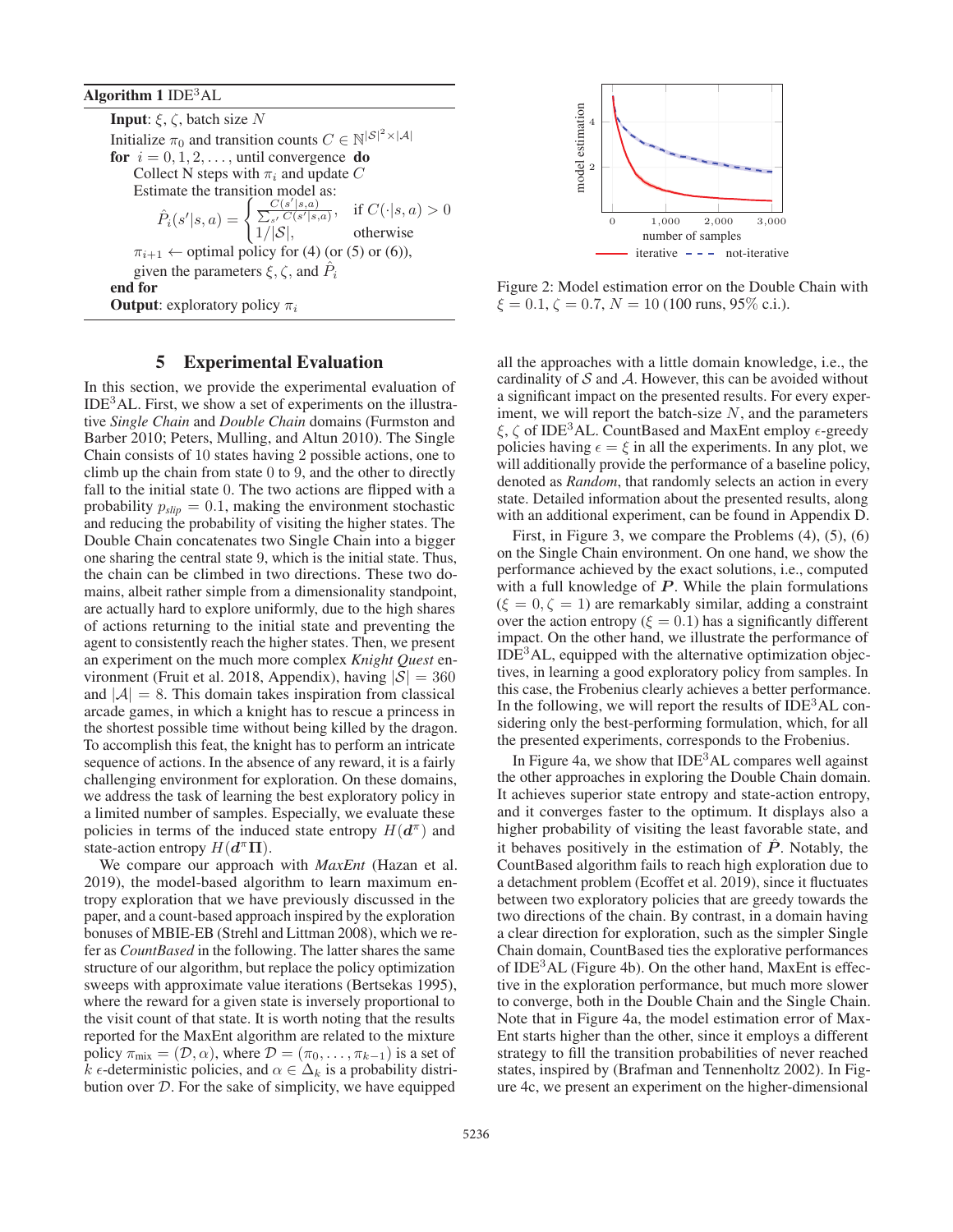

Figure 3: State distribution entropy  $(H(d^{\pi}))$  and probability of the least favorable state (min  $d^{\pi}$ ) for different objective formulations on the Single Chain domain. We report exact solutions with  $\zeta = 0$  (left), and approximate optimizations with  $\xi = 0.1$ ,  $\zeta = 0.7$ ,  $N = 10$  (100 runs, 95% c.i.) (right).

Knight Quest environment. IDE<sup>3</sup>AL achieves a remarkable state entropy, while MaxEnt struggles to converge towards a satisfying exploratory policy. CountBased (not reported in Figure 4c, see Appendix D), fails to explore the environment altogether, oscillating between policies with low entropy.

In Figure 4d, we illustrate how the exploratory policies learned in the Double Chain environment are effective to ease learning of any possible goal-conditioned policy afterwards. To this end, the exploratory policies, learned by the three approaches through 3000 samples (Figure 4a), are employed to collect samples in a fixed horizon (within a range from 10 to 100 steps). Then, a goal-conditioned policy is learned off-line through approximate value iteration (Bertsekas 1995) on this small amount of samples. The goal is to optimize a reward function that is 1 for the hardest state to reach (i.e., the state that is less frequently visited with a random policy), 0 in all the other states. In this setting, all the methods prove to be rather successful w.r.t. the baseline, though  $IDE<sup>3</sup>AL$ compares positively against the other strategies.

### 6 Discussion

In this section, we first discuss how the proposed approach might be extended beyond tabular settings and an alternative formulation for the policy entropy optimization. Then, we consider some relevant work related to this paper.

### 6.1 Potential Extension to Continuous

We believe that the proposed approach has potential to be extended to more general, continuous, settings, by exploiting the core idea of avoiding a probability concentration on a subset of outgoing transitions from a state. Indeed, a compelling feature of the presented lower bounds is that they characterize an infinite-step property, the entropy of the steady-state distribution, relying only on one-step quantities, i.e., without requiring to unroll several times the state transition matrix  $P^{\pi}$ . In addition to this, the lower bounds provide an evaluation for the current policy, and they can be computed for any policy. Thus, we could potentially operate a direct search in the policy space through the gradient of an approximation of these lower bounds. To perform the approximation we could use a kernel for a soft aggregation over regions of the, now continuous, state space.

### 6.2 A Dual Formulation

A potential alternative to deal with the optimization of the objective (3) is to consider its dual formulation. This is rather similar to the approach proposed in (Tarbouriech and Lazaric 2019) to address the different problem of active exploration in an MDP. The basic idea is to directly maximize the entropy over the *state-action* stationary distribution and then to recover the policy afterwards. In this setting, we define the state-action stationary distribution induced by a policy  $\pi$  as  $\omega^{\pi} = d^{\pi} \Pi$ , where  $\omega^{\pi}$  is a vector of size  $|\mathcal{S}||\mathcal{A}|$  having elements  $\omega^{\pi}(s, a)$ . Since not all the distribution over the state-action space can be actually induced by a policy over the MDP, we characterize the set of feasible distributions:

$$
\Omega = \{ \omega \in \Delta(\mathcal{S} \times \mathcal{A}) : \forall s \in \mathcal{S},
$$
  

$$
\sum_{a \in \mathcal{A}} \omega(s, a) = \sum_{s' \in \mathcal{S}, a' \in \mathcal{A}} P(s|s', a') \omega(s', a') \}.
$$

Then, we can formulate the Dual Problem as:

$$
\begin{array}{ll}\text{maximize} & H(\omega) \\ \omega \in \Omega \end{array} \tag{10}
$$

Finally, let  $\omega^*$  denotes the solution of Problem (10), we can recover the policy inducing the optimal state-action entropy  $\lim_{\alpha \to \infty} a_n^*(s) = \omega^*(s, a) / \sum_{a' \in \mathcal{A}} \omega^*(s, a'), \forall s \in \mathcal{S}, \forall a \in \mathcal{A}.$ 

The Dual Problem displays some appealing features. Especially, the objective in (10) is already convex, so that it can be optimized right away, and it allows to explicitly maximize the entropy over the state-action space. Nonetheless, we think that this alternative formulation has three major shortcomings. First, the optimization of the convex program (10) could be way slower than the optimization of the linear programs Column Sum and Infinity (Grötschel, Lovász, and Schrijver 1993). Secondly, it does not allow to control the mixing time of the learned policy, which can be extremely relevant. Lastly, the applicability of the Dual Problem to continuous environments seems far-fetched. It is worth noting that, from an empirical evaluation, the dual formulation does not provide any significant benefit in the entropy of the learned policy w.r.t. the lower bounds formulations (see Appendix D). Figure 4e shows how the solve time of the Column Sum scales better with the number of variables  $(|\mathcal{S}||\mathcal{A}|)$  in incrementally large Knight Quest domains.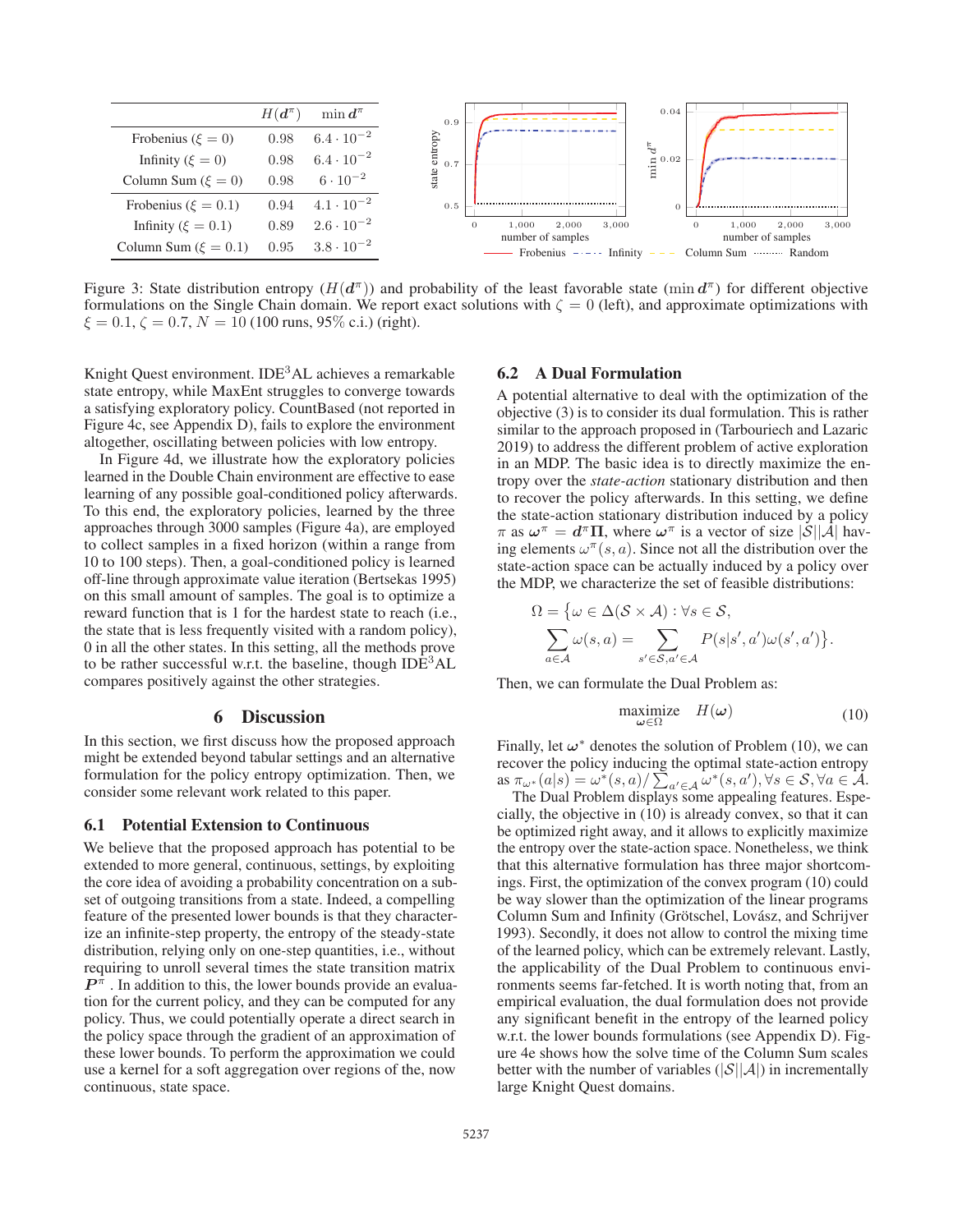

Figure 4: Comparison of the algorithms on exploration tasks (a, b, c) and goal-conditioned learning (d), with parameters  $\xi = 0.1$ ,  $\zeta = 0.7, N = 10$  (a, b, d) and  $\xi = 0.01, \zeta = 1, N = 2500$  (c). (95% c.i. over 100 runs (a, b), 40 runs (c), 500 runs (d)). Comparison of the solve time (e) achieved by Column Sum and Dual formulations as a function of the number of variables.

### 6.3 Related Work

As discussed in the previous sections, Hazan et al. (2019) consider an objective not that dissimilar to the one presented in this paper, even if they propose a fairly different solution to the problem. Their method learns a mixture of deterministic policies instead of a single stochastic policy. In a similar flavor, Tarbouriech and Lazaric (2019) develop an approach, based on a dual formulation of the objective, to learn a mixture of stochastic policies for active exploration.

Other propose to intrinsically motivate the agent towards learning to reach all possible states in the environment (Lim and Auer 2012). To extend this same idea from the tabular setting to the context of a continuous, high-dimensional state space, Pong et al. (2019) employ a generative model to seek for a maximum-entropy goal distribution. Ecoffet et al. (2019) propose a method, called Go-Explore, to methodically reach any state by keeping an archive of any visited state and the best trajectory that brought the agent there. At each iteration, the agent draws a promising state from the archive, returns there replicating the stored trajectory (Go), then explores from this state trying to discover new states (Explore).

Another promising intrinsic objective is to make value out of the exploration phase by acquiring a set of reusable skills, typically formulated by means of the option framework (Sutton, Precup, and Singh 1999). In (Barto, Singh, and Chentanez 2004), a set of options is learned by maximizing an intrinsic reward that is generated at the occurrence of some, user-defined, salient event. The approach proposed by Bonarini, Lazaric, and Restelli (2006), which presents some similarities with the work in (Ecoffet et al. 2019), is based on learning a set of options to return with high probability to promising states. In their context, a promising state presents high unbalance between the probabilities of the input and output transitions (Bonarini et al. 2006), so that it is both a hard state to reach, and a doorway to reach many other states. In this way, the learned options heuristically favor an even exploration of the state space.

### 7 Conclusions

In this paper, we proposed a new model-based algorithm,  $IDE<sup>3</sup>AL$ , to learn highly exploring and fast mixing policies. The algorithm outputs a policy that maximizes a lower bound to the entropy of the steady-state distribution. We presented three formulations of the lower bound that differently tradeoff tightness with computational complexity of the optimization. The experimental evaluation showed that  $IDE<sup>3</sup>AL$  is able to achieve superior performance than other approaches striving for uniform exploration of the environment, while it avoids the risk of detachment and derailment (Ecoffet et al. 2019). Future works could focus on extending the applicability of the presented approach to non-tabular environments, following the blueprint in Section 6.1. We believe that this work provides a valuable contribution in view of solving the conundrum on what should a reinforcement learning agent learn in the absence of any reward coming from the environment.

### Acknowledgments

This work has been partially supported by the Italian MIUR PRIN 2017 Project ALGADIMAR "Algorithms, Games, and Digital Market".